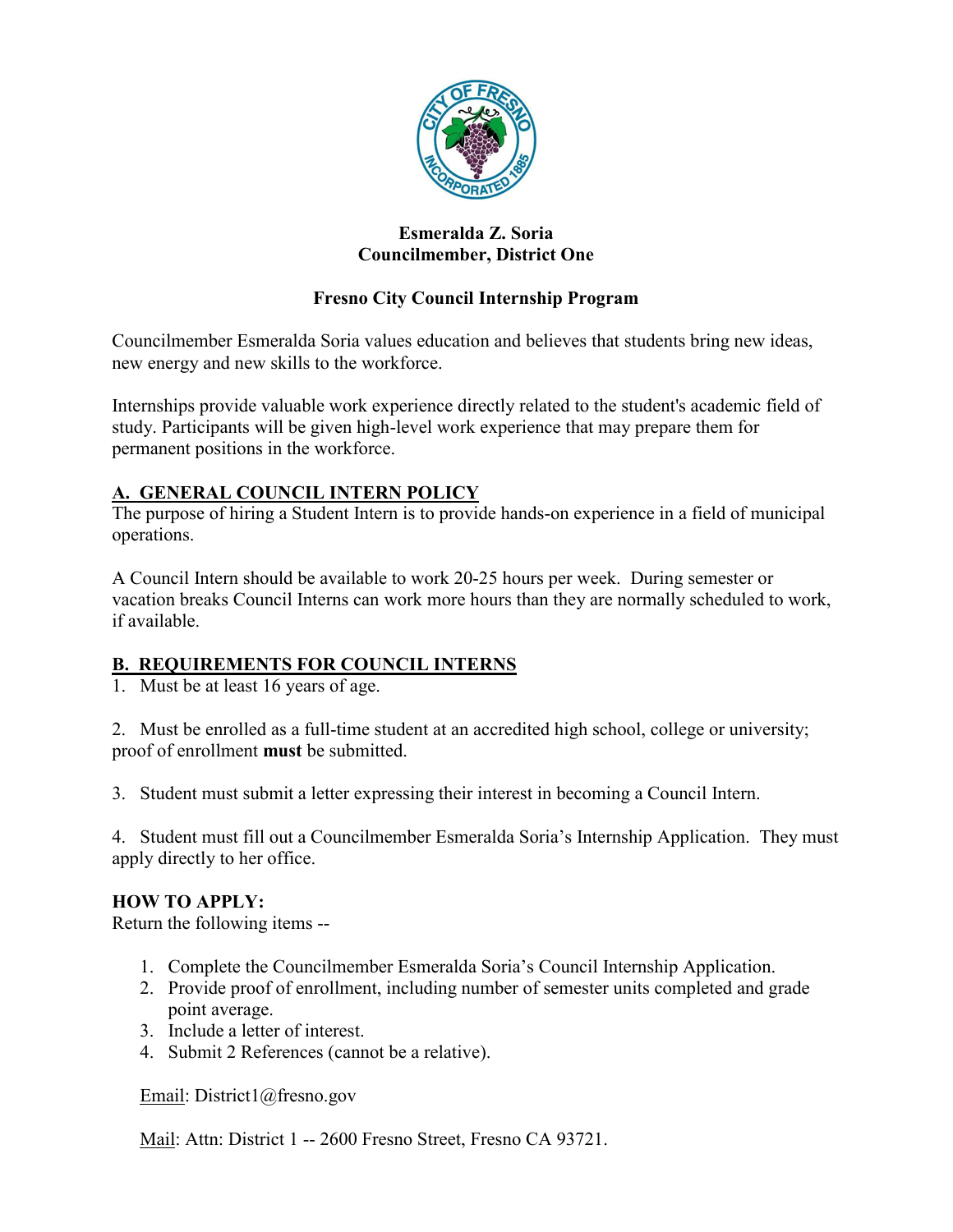

**Esmeralda Z. Soria Councilmember, District One**

**Intern Application**

| <b>Applicant Information</b>                                                  |              |                        |     |      |          |  |
|-------------------------------------------------------------------------------|--------------|------------------------|-----|------|----------|--|
| Last Name                                                                     | First        |                        |     | Date |          |  |
| <b>Street Address</b>                                                         |              |                        |     |      | Apt/Unit |  |
| City                                                                          | <b>State</b> |                        | Zip |      |          |  |
| Phone                                                                         | Cell Phone   |                        |     |      |          |  |
| Email address:                                                                |              |                        |     |      |          |  |
| Have you ever had a legislative internship before?<br>$\exists$ Yes $\Box$ No |              | If yes please explain: |     |      |          |  |
| How did you hear about our internship program?                                |              |                        |     |      |          |  |

| <b>Availability</b>                                       |                                         |        |         |           |          |        |          |
|-----------------------------------------------------------|-----------------------------------------|--------|---------|-----------|----------|--------|----------|
|                                                           | Please check semesters of availability: |        |         |           |          |        |          |
| Fall<br>Spring<br>Summer<br>$\Box$ Other, please explain: |                                         |        |         |           |          |        |          |
|                                                           |                                         |        |         |           |          |        |          |
| Please check<br>your general                              | Sunday                                  | Monday | Tuesday | Wednesday | Thursday | Friday | Saturday |
| availability                                              |                                         |        |         |           |          |        |          |
| Morning                                                   |                                         |        |         |           |          |        |          |
| (approx. $9-1$ )                                          |                                         |        |         |           |          |        |          |
| Afternoon                                                 |                                         |        |         |           |          |        |          |
| (approx. 1-5)                                             |                                         |        |         |           |          |        |          |
| Evening                                                   |                                         |        |         |           |          |        |          |
| (approx. 5-9)                                             |                                         |        |         |           |          |        |          |

| <b>Areas of Interest</b>                  |                    |                               |           |  |
|-------------------------------------------|--------------------|-------------------------------|-----------|--|
| Please indicate which area interests you: |                    |                               |           |  |
| Environment                               | Water              | <b>Business</b>               | Education |  |
| $\Box$ Public Safety                      | Social Media       | Youth                         |           |  |
| $\Box$ Housing and<br>Development         | Law<br>Enforcement | $\Box$ Other, please explain: |           |  |

| <b>Experience/Education and Skills</b>     |           |           |              |  |  |
|--------------------------------------------|-----------|-----------|--------------|--|--|
| Current employment status:                 | Full-time | Part-time | Not Employed |  |  |
| Current or most recent paid position held: |           |           |              |  |  |